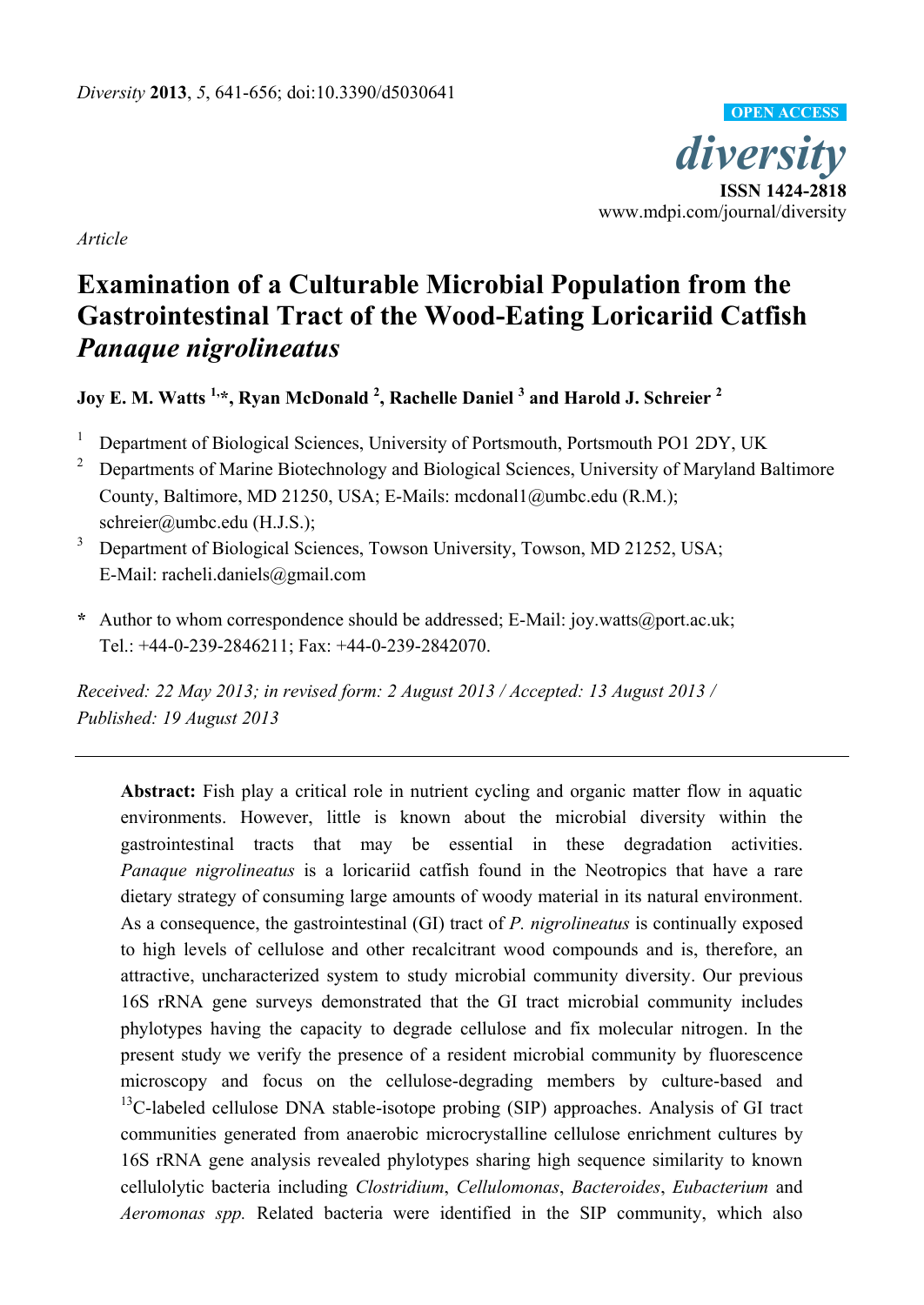included nitrogen-fixing *Azospirillum* spp. Our ability to enrich for specialized cellulose-degrading communities suggests that the *P. nigrolineatus* GI tract provides a favorable environment for this activity and these communities may be involved in providing assimilable carbon under challenging dietary conditions.

**Keywords:** microbial diversity; cellulose degradation; enrichment; *Panaque*; gastrointestinal tract

#### **1. Introduction**

Fish are a critical component of organic matter flow and nutrient cycling in the aquatic environment due to their trophic interactions and widespread distribution [1–5]. Using extinction simulations it has been estimated that fish could supply up to 75% of dissolved inorganic nitrogen in Neotropical river systems [5]. A number of dietary strategies—carnivory, insectivory, herbivory and omnivory—are employed by fish across the classes Agnatha and Gnathostomata. Each dietary regime will affect the abiotic and biotic environment and alter the resident GI tract microbial community of the fish [6,7]. It has been determined that the vertebrate GI tract of the host has a critical role in determining the diversity of the GI tract community [6]. However, the microbiome of the fish GI tract can play a number of roles in the overall health and performance of the fish, including development of the mucosal immune system [8], epithelial differentiation [9], vitamin production (e.g.,  $B_{12}$  [10]), and competition and niche exclusion of enteric pathogens [11]. Little is known about herbivorous fish GI tract microbial communities, especially those from freshwater environments [12–14], which play a major role in carbon and nutrient cycling in these environments.

The Loricariidae family of Neotropical catfish consists of 80 genera with approximately 830 characterized species [15,16]. Reports of algae, detritus, vegetal matter, seed, and benthic matter consumption by loricariids are common [17–19] and they are generally classed as omnivorous [20]. Furthermore, consumption of wood is unique to the genus *Panaque* (Eigenmann and Eigenmann) (Heckel) [20] and *Hypostomus cochliodon* [21]. These xylivorous *Loricariidae* have distinctive musculature around the suckermouth and robust, fully mineralized, spoon-shaped teeth [20,22,23]; both adaptations are believed to allow the fish to adhere to and ingest submerged woody materials. Field observations and gut content analysis confirm that *Panaque* spp. consume allocthonous sources of carbon in the environment, e.g., terrestrial woody debris [20,24], and wild caught *Panaque cf. nigrolineatus* "Maranon" contained up to 75% wood in the GI tract [25]. Studies on other herbivorous fish have revealed the presence of a diverse hindgut microflora responsible for producing short chain fatty acids via fermentation, which are absorbed and metabolized by the fish [12,26]. However, comprehensive studies examining digestive enzyme activity levels, concentration of fermentative end-products, and gut transit time indicate that *Panaque* are detritivores and do not obtain energy directly from the digestion of wood [25,27], although the fish do swallow microbes associated with the wood and by-products generated by microbial wood degradation within the GI tract [28]. Thus, the *Panaque* GI tract provides an interesting environment—a vertebrate host GI tract enriched in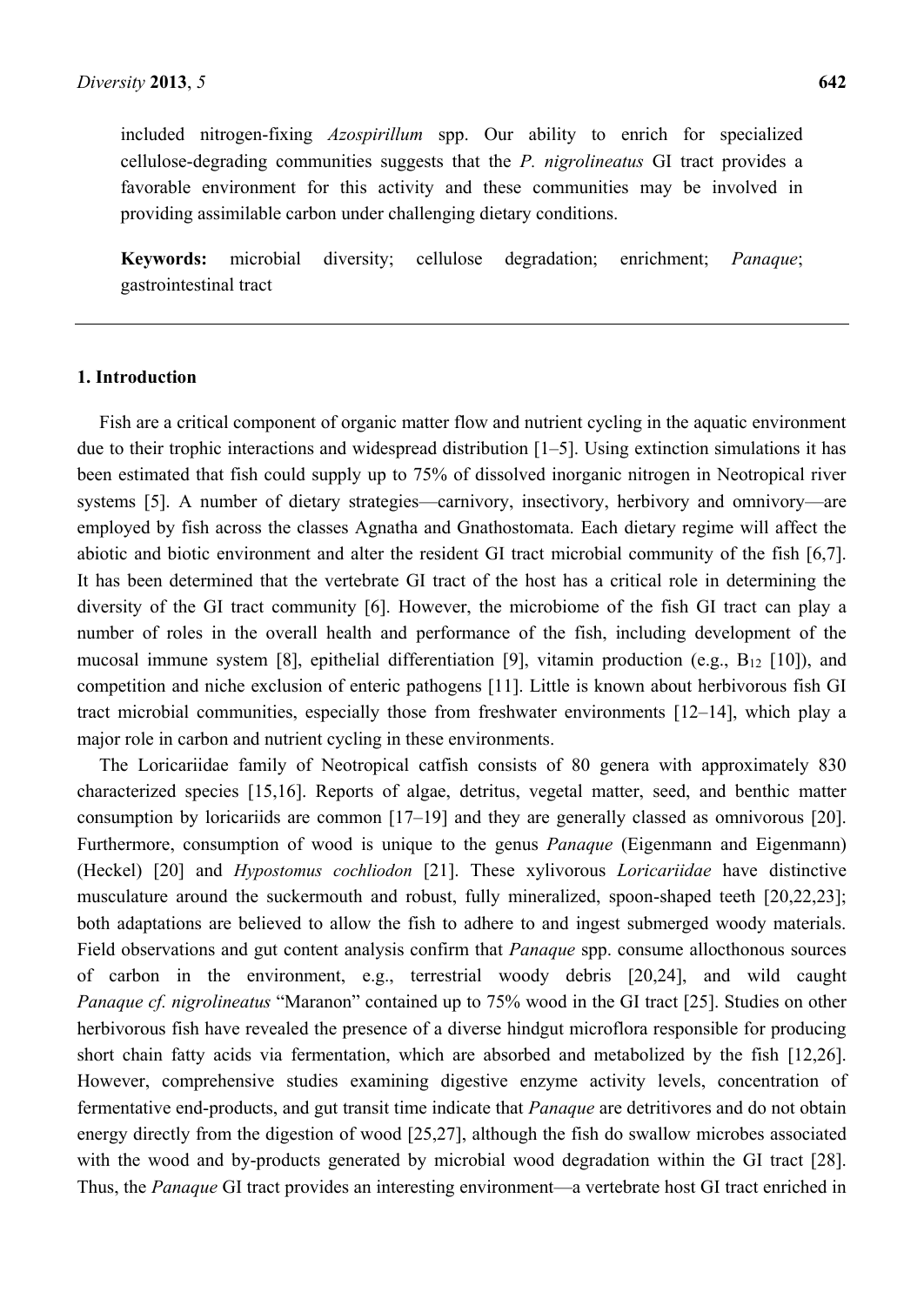cellulose and other recalcitrant wood compounds—offering an attractive system for discovery of new microbial species and novel enzymes.

Degradation of cellulose requires a complex system of enzymes, often working synergistically [29]. In a recent study comparing different fish species from Brazil, microbial functional diversity assessed with BIOLOG, indicated that adaption for organic matter degradation was high [30]. Cellulose degradation can occur either aerobically or anaerobically [31] and is a widely distributed activity across bacterial genera [32]. Invertebrate model systems (termites and wood-boring shipworm) are well characterized and have provided insight into unique and complex degradation pathways [33–37]. Although cellulose degradation activities have been detected in a wide range of microbes, it requires specialized enzymes due to the presence of *β*-1,4 glycosidic linkages that join the repeating glucose monomers [38]. Other biopolymers present in wood (e.g., lignin) increase cellulose recalcitrance to microbial attack [39,40]. Increasingly, enzymes involved in cellulose degradation are an area of great interest due to their role in the global carbon cycle [31], potential in biofuel production [41] and other commercial applications.

In a previous study, we examined 16S rRNA gene clone libraries created from the microbial communities associated with the foregut, midgut, hindgut, and auxiliary lobe (AL) of *P. nigrolineatus* [42]. Our results revealed the presence of diverse and different communities in these GI tract regions, with phylotypes having high levels of 16S rRNA gene sequence similarity to *Clostridium xylanovorans* and *Clostridium saccharolyticum*, dominating the midgut community. However, the hindgut was dominated almost exclusively by phylotypes with the highest 16S rRNA sequence similarity to the Bacteroidetes phylum. In the present study, we focused on culturable microbial communities associated with cellulose-degrading microbial species from different areas of the GI tract of *P. nigrolineatus* to begin understanding functional roles and activity in the GI tract. By utilizing an enrichment approach, microbial populations involved in cellulose degradation were examined by molecular cloning and DNA stable-isotope probing (DNA-SIP) techniques. Our results show that the *Panaque* GI tract possesses a specialized group of microorganisms that may play a role in providing assimilable carbon under challenging dietary conditions.

#### **2. Experimental Section**

#### *2.1. Fish Maintenance and Sacrifice*

*P. nigrolineatus* were imported from Rio Xingu, Peru, through commercial wholesale distributors (AquaScape Online, Belleville, NJ, USA). The fish were wild caught and not treated with antibiotics and ranged in size from 5.1 to 8.3 cm standard length. Upon receipt, individuals were randomly assigned to 40 L glass aquaria where they were acclimated to 29 °C aerated, filtered tap water. Fish were fed a mixed diet of hearts of palm (*Euterpe precatoria*) (Edward and Sons, Carpinteria, CA, USA), algae pellets (Hikari Tropical Sinking Algae Wafers, Hayward, CA, USA), and date palm wood (*Phoenix dactylifera*) during an acclimation period of three weeks. Following acclimation, fish were anaesthetized using 3-aminobenzoic acid ethyl ester (MS-222, Sigma Chemical Co., St. Louis, MO, USA), (25 mg/L) so that initial body mass and standard length could be recorded. Fish were immediately transferred to individual 19 L plastic jugs containing aerated tap water kept at 29 °C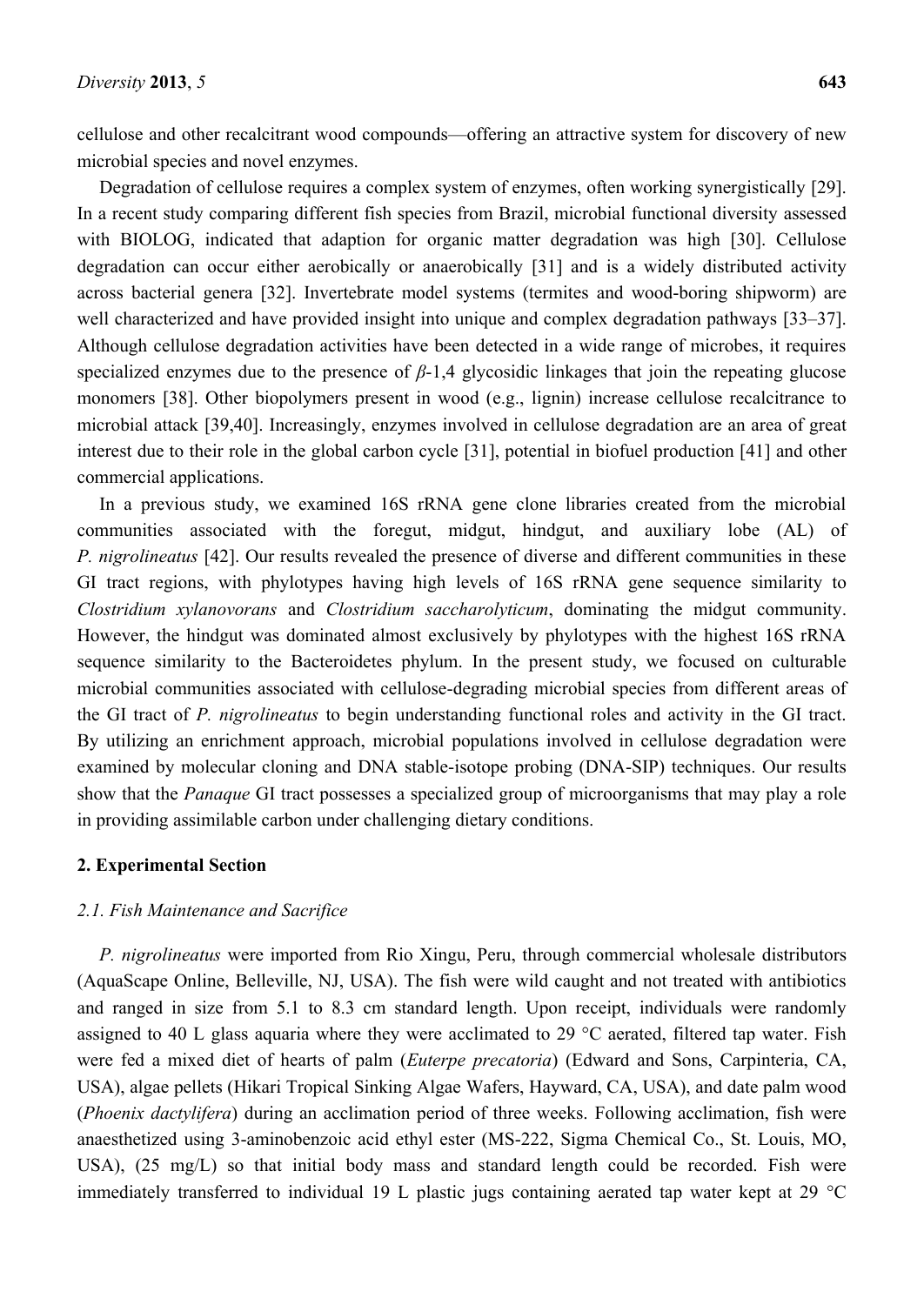inside a heat-controlled room and fed only autoclaved palm wood for the following 28 days. A 30%–40% water change was performed every four days. Room lights remained off approximately 23 h per day to encourage feeding and limit algae growth as a potential uncontrolled source of food. During maintenance periods, burlap sheets were used to dim room lights and tanks were covered with black plastic. Fish were sacrificed by anesthetic overdose in MS-222 (200 mg/L), and immediately placed in an anaerobic glove bag (Cole Parmer, Vernon Hills, IL, USA) under a  $N_2$  atmosphere (zero grade, 99.998% purity) for dissection. After removing the ventral body plate, sterile ice-cold phosphate buffered saline (PBS) was added to the abdominal cavity. The intestine was separated immediately distal to the stomach, removed from the body cavity, uncoiled, and measured rapidly in cold PBS. The auxiliary lobe an organ vascularly connected to the midgut region and whose function is unknown, was separated from the intestine which was divided into three parts of equal length from anterior to posterior ends.

#### *2.2. Fluorescence Microscopy*

Following dissection on ice, GI tract tissue was immediately fixed in either Carnoy's solution (60% absolute ethanol, 30% chloroform, 10% acetic acid) for 2 h at 4 °C or 4% phosphate buffered formalin (pH 7.0) for 2 h at room temperature. The Carnoy's fixed samples were placed directly in cold 100% ethanol and stored at −20 °C for later processing. Formalin-fixed tissues were washed twice with cold PBS for 15 min. followed by dehydration in a graded ethanol series. Tissue samples were equilibrated in a 30% sucrose solution overnight at 4 °C before being embedded in Tissue-Tek O.C.T. Compound (Torrance, CA, USA). Samples were immediately frozen in a cold ethanol bath and stored at −20 °C until sectioning. Tissues were serially sectioned at 10 μm at −25 °C using a Sakura Tissue-Tek Cryo3 (Torrance, CA, USA). Sections were immobilized on Superfrost Plus slides (VWR International, Radnor, PA, USA) and stored at 4  $^{\circ}$ C until staining. Tissues were then stained with 1× SYBR green for 2 min. in the dark and rinsed once with deionized water. Sections were imaged using a Zeiss Axioskop microscope using a BioRad Radiance 2100 Laser Scanning System at 488 nm.

#### *2.3. Enrichment Cultures*

Anaerobic enrichment cultures were established for all three regions of the GI tract as well as the tank water and wood. The media was prepared with microcrystalline cellulose as the sole carbon source (Acros Organics, Fairlawn, NJ, USA) and included 15 mg resazurin, 750 mg sodium thioglycolate, 15 g microcrystalline cellulose, 1.0 mL  $2 \times$  vitamin solution (DSM Medium 141), 150 mL  $5\times$  M9 salt solution (64 g Na<sub>2</sub>HPO<sub>4</sub>, 15 g KH<sub>2</sub>HPO<sub>4</sub>, 2.5 g NaCl, 5.0 g NH<sub>4</sub>Cl per 1.0 L), pH 7.4, made up to 750 mL with dH<sub>2</sub>O, anaerobically as described previously [43]. Cultures were generated in duplicate by placing half of an intact GI tract region (fore-, mid-, and hindgut) into a 20 mL Hungate tube with 10 ml of anaerobic media. Cultures were also generated from the tank water and wood used to feed the fish. For the tank water cultures, 500 µL of water was injected directly into sealed Hungate tubes. Wood samples were prepared by cutting several small  $(\sim 0.5 \text{ cm}^3)$  sections from the wood's surface using a sterile scalpel. Approximately 10 sections were used to inoculate each enrichment culture. Tubes were sealed and cultures were incubated at 22 °C on a rocking platform. After 5 days of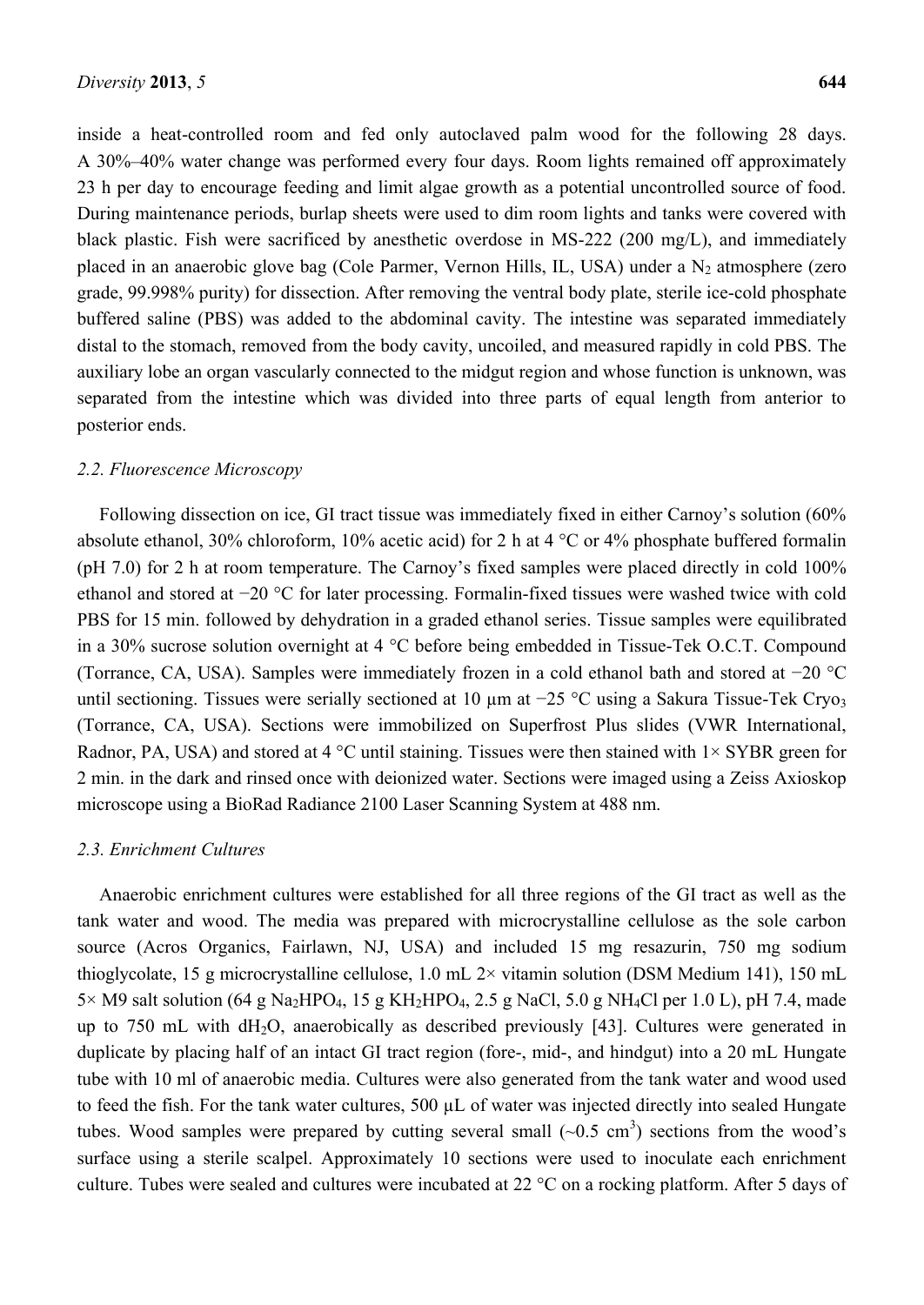incubation, 250 µL of culture were removed and used to inoculate 10 mL of fresh media. Cultures were incubated for an additional 5 days at 22 °C on a rocking platform prior to DNA extraction.

#### *2.4. Extraction of Microbial DNA*

Total DNA was extracted from all second-passage enrichment cultures. Briefly, cultures were vortexed vigorously and inverted for one minute to allow insoluble cellulose to settle. Using a syringe, 1.0 mL of supernatant was removed and DNA was extracted using the Wizard genomic DNA purification kit (Promega Corp., Madison, WI) according to the manufacturer's instructions.

#### *2.5. DNA Sequencing and Analysis*

Microbial community 16S rRNA genes were amplified using universal bacterial primers 27F.1 (5'-AGAGTTTGATCMTGGCTCAG-3') [44] and 1392R (5'-ACGGGCGGTGTGTAC-3') [45]. PCR amplification was performed using a BioRad s1000 thermal cycler with Qiagen *Taq* PCR master mix (Germantown, MD) and the following parameters: initial denaturation step of 3 min. at 94 °C followed by 30 cycles of denaturation for 1 min at 94 °C, annealing for 1.5 min at 58 °C, elongation for 1.5 min at 72 °C, followed by a final elongation for 10 min at 72 °C. The size and yield of PCR products were verified by gel electrophoresis. Amplified 16S rRNA genes were ligated into pCR 2.1 vector (Invitrogen, Carlsbad, CA, USA) according to the manufacturer's instructions and ligation products were used to transform One Shot Top 10 chemically competent cells (Invitrogen, Carlsbad, CA, USA). Prior to sequencing, clones were cultured in 200 μL of a phosphate buffered terrific broth (TB) (180 μL TB; 20 μL KH<sub>2</sub>PO<sub>4</sub> [0.17 M] + K<sub>2</sub>HPO<sub>4</sub> [0.72 M]) in medium-binding microtiter plates at 37 °C for 19 h at 300 RPM. Plasmid preparation and sequencing was performed by the Institute of Marine and Environmental Technology BioAnalytical Services Laboratory. Sequences of the partial 16S rRNA gene of representative clones were submitted to GenBank [48]; accession numbers for enrichment library clones are KC000008-KC000102. Recovered sequences were trimmed automatically and vector sequence was removed using the NCBI VecScreen program. Trimmed sequences were identified using the NCBI Basic Local Alignment Search Tool optimized for highly similar sequences (megablast). Uncultured and environmental samples were excluded from the results. The trimmed sequences were also imported into Mega 5 and automatically aligned pairwise using MUSCLE followed by manual adjustment. Phylogenies were constructed by the neighbor joining method using the Kimura 2-parameter distance model with 10,000 bootstrap resamplings. All default parameters were used.

#### *2.6. DNA Stable-Isotope Probing (SIP)*

Enrichment media were prepared using a minimal salts media with cellobiose as the sole carbon source (Pfanstiehl Laboratories, Inc., Waukegan, IL, USA) as previously described [46]. Tissue samples (100 mg) were placed into a sterilized mortar and pestle and ground with 1 ml sterile PBS and subsequently serially diluted. Media were inoculated with GI tract samples (three replicates) and incubated in the dark at 29 °C for 30 days. Aerobic cellobiose enrichment cultures derived from each fish GI tract section were subjected to SIP as described by Neufeld *et al*. [47]. Briefly, samples were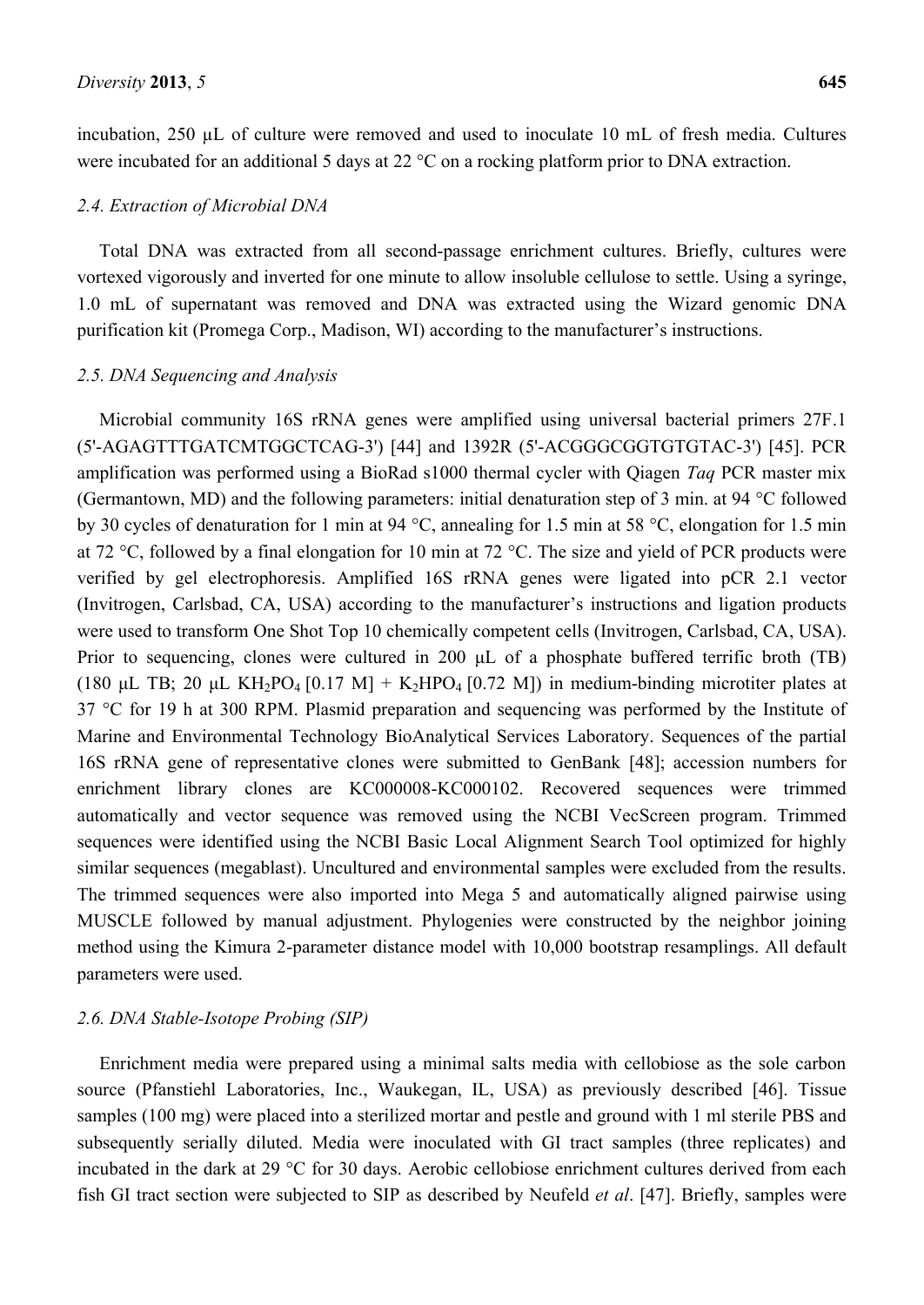prepared by adding  $0.65$  g <sup>13</sup>C-labeled cellulose from maize (Sigma, St. Louis, MO, USA) to 150 mL of minimal media (800 mL distilled H<sub>2</sub>O, 200 mL  $5\times$  M9 salts solution, pH 7.4) and inoculated with 1.0 mL of enrichment culture in triplicate for each GI tract section. Control cultures containing unlabeled cellulose were prepared and treated in the same manner. Samples were placed in serum vials, sealed and incubated for 36 days at 28 °C. DNA was extracted directly from these enrichments using bead-beating disruption followed by phenol-chloroform extraction. Separation was performed using a CsCl density gradient with a VTi80 rotor (Beckman Coulter, Brea, CA, USA) at 140,000 ×*g* and 20 °C for 72 h. After centrifugation, fractions across the gradient were collected and DNA was processed by PCR, cloning, and sequencing as described above. Sequences of the partial 16S rRNA gene of representative clones were submitted to GenBank [48] with accession numbers JN169765-JN169780.

#### **3. Results and Discussion**

Wood-eating *Panaque* spp. provide an attractive system to examine microbial communities associated with a high cellulose-enriched vertebrate GI tract. Fluorescence microscopy of non-aqueous Carnoy's-fixed tissue stained with DAPI (Figure 1) revealed a distinct mucus layer adhering to the intestinal wall that was extensively colonized by microbial bacillus and coccoidal cells. This mucus layer was most prevalent in the foregut, but also extended into the mid- and hindgut regions. This structure was often seen attached to the epithelial lining, but occasionally extended into the lumen contacting the digesta, which is likely a result of the mucus pulling away from the intestinal wall during tissue dehydration. Attempts to visualize a mucus-associated community in  $4\%$ paraformaldehyde-fixed tissues were unsuccessful, which may be explained by the inability of formaldehyde-based fixatives to preserve mucus [49]. Non-fixed mucus is easily destroyed by the mechanical forces of the wash steps. These findings may explain the discrepancy between results reported here and those of German (2009) who examined the GI tract of *Panaque* sp. using scanning electron microscopy of 4% paraformaldehyde-fixed tissues and reported the absence of any bacterial cell conglomerations. Although qualitative, the highest densities of microorganisms could be observed in the mucus membrane; however, bacteria could also be detected attached to wood particles.

Our previous study describing the microbial diversity of the GI tract using a molecular approach detected a population of putative cellulose degrading bacteria [42]. To examine this population further and gain a better understanding of activity potential, cultivation-based methods were applied in the present study. Enrichment cultures were established to gain an understanding of the bacterial species capable of cellulolytic degradation present within the GI tract. Minimal media, containing cellulose as the sole carbon source, were inoculated using different sections of GI tract, tank water, or wood under anaerobic conditions. From these cellulose enrichment cultures, 16S rRNA gene clone libraries were generated and representative clones of prevalent OTU types were examined. The closest phylogenetic relatives for each OTU type are shown in Table 1.

The microbial communities obtained from the enrichment cultures were dominated by OTUs with sequence similarity to known xylan, hemi-cellulose, cellobiose and cellulose degraders, such as *Clostridium hathewayi*, *C. intestinale*, *C. xylanolyticum*, *Cellulomonas chitinilytica*, *Bacteroides xylanolyticus*, *Anaerosporobacter mobilis*, *Enterobacter soli*, *Acinetobacter junii*, *Paenibacillus*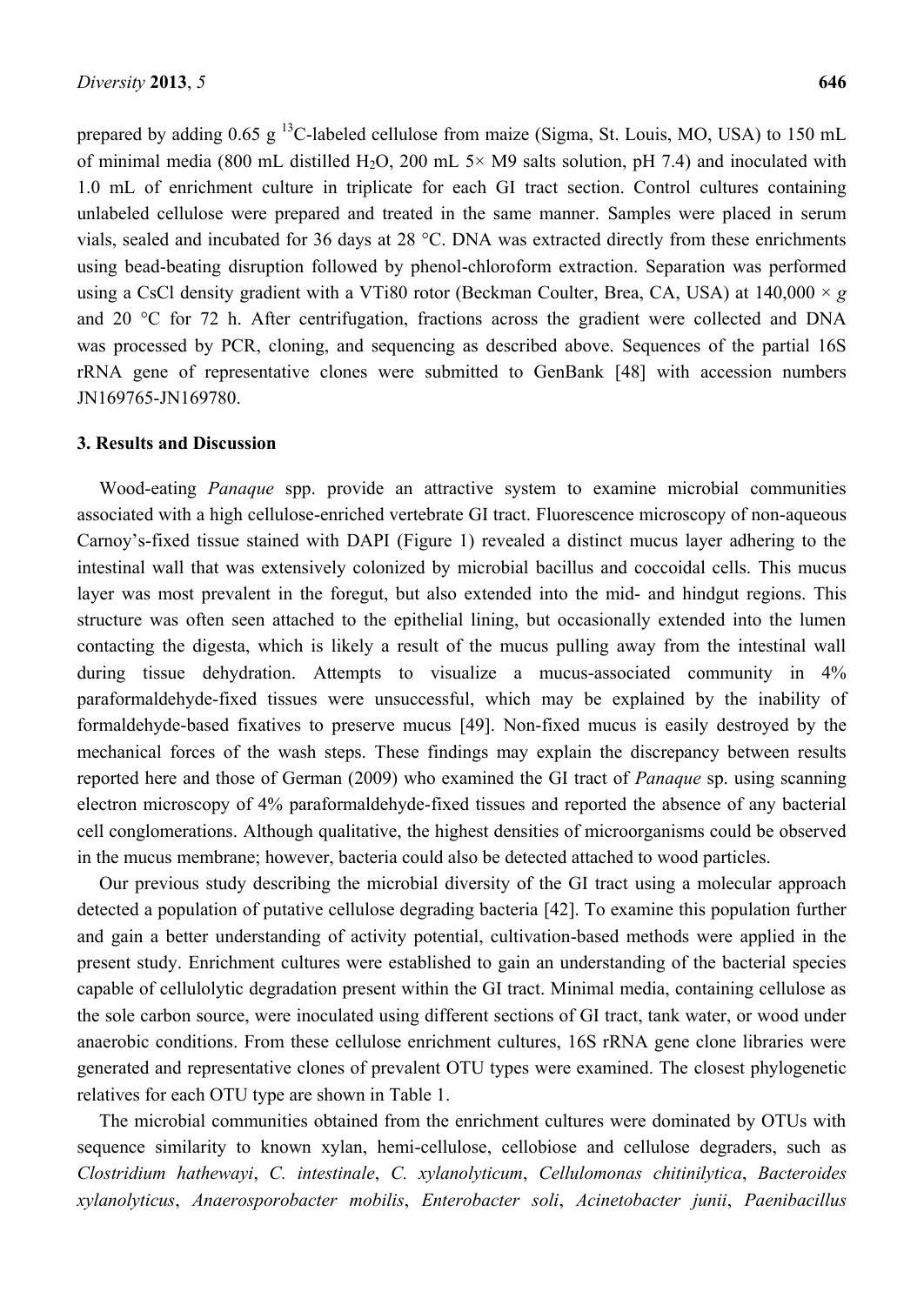*illinoisensis*, *Paenibacillus turicensis* and *Bacillus circulans* (Table 1). In our previous 16S rRNA analysis, the cellulolytic community was dominated by members of the Clostridiales and Bacteroidetes group. This current study has expanded this community to include several species of gammaproteobacteria and *Bacilliales* as well as *Actinomycetales*. *C*. *chitinilytica*, *C*. *xylanolyticum*, *A. mobilis*, and *E. soli* have been identified in highly cellulose-enriched environments including wood chip piles [50] forest soils [51,52], cattle waste [53] and showed high levels of activity against several plant structural polysaccharides [53,54]. Although not cellulolytic, an additional phylotype,

*Enterobacter ludwigii*, was identified in the midgut. This microorganism was previously isolated from the rumen of goats and found to produce tannases, which may increase the nutritional value of plant digesta [55].

Several OTUs identified in the enrichment cultures displayed similarities to bacteria not known to be cellulolytic, based on the physiology of related cultured specimens. These included *P. acnes*  (KC000009 and KC000071), *D. nishinomiyanensis* (KC000084), *P. koreensis* (KC000087), and several species of γ Proteobacteria. These species were previously isolated predominantly from municipal wastewater bioreactors and clinical samples [56–58]. It is unclear what role these microorganisms contribute to fish health or nutrition, and if so, whether it is through either direct degradation of plant polysaccharides, providing vitamins, or through metabolic cross-feeding.

**Figure 1.** Epifluorescence microscopy of SYBR Green stained semi-thin serially sectioned foregut tissue.



Microbial bacillus and coccoidal cells are clearly visible colonizing a mucosal layer (M) adherent to the intestinal wall (I). The intestinal wall is characterized by high levels of fluorescence due to eukaryotic nuclei (E). Scale bar represents 5 µm.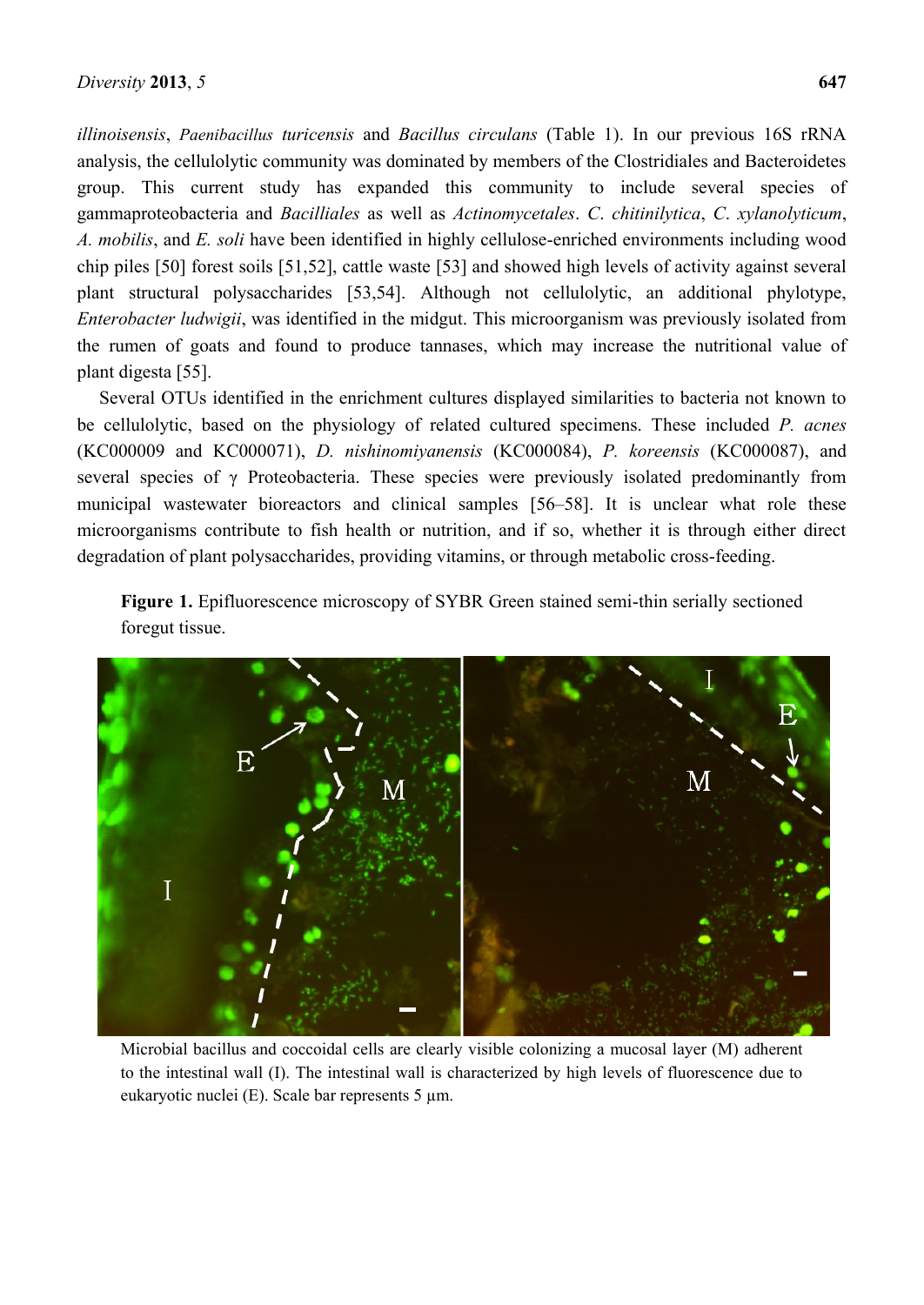|                    | Phylotype       |                                                |            |
|--------------------|-----------------|------------------------------------------------|------------|
| <b>Class</b>       | <b>Detected</b> | <b>Closest GenBank Species (Accession No.)</b> | % Sequence |
|                    | (Source*)       |                                                | Similarity |
| Actinobacteria     |                 |                                                |            |
|                    | KC000009 (FG)   | Propionibacterium acnes (GU814270)             |            |
|                    | KC000071 (W)    |                                                |            |
|                    | KC000084 (WD)   | Dermacoccus nishinomiyaensis (NR044872)        | 99         |
|                    | KC000082 (W)    | Cellulomonas chitinilytica (JQ659654)          | 99         |
|                    | KC000097 (WD)   | $\epsilon$                                     |            |
| <b>Bacilli</b>     |                 |                                                |            |
|                    | KC000067 (W)    | Paenibacillus illinoisensis (D85397)           | 99         |
|                    | KC000081 (W)    | Paenibacillus turicensis (JN378529)            | 97         |
|                    | KC000085 (WD)   | Bacillus circulans (AB680477)                  | 99         |
| <b>Bacteroides</b> |                 |                                                |            |
|                    | KC000017 (FG)   | Bacteroides xylanolyticus (FR850058)           | 99         |
|                    | KC000040 (MG)   | $\epsilon$                                     |            |
| Clostridia         |                 |                                                |            |
|                    | KC000010 (FG)   | Eubacterium contortum (EU980608)               | 99         |
|                    | KC000011(FG)    | Clostridium xylanolyticum (AB601097)           | 99         |
|                    | KC000027 (FG)   | Clostridium intestinale (AM158323)             | 99         |
|                    | KC000090 (WD)   | $\epsilon$                                     |            |
|                    | KC000058 (HG)   | Clostridium hathewayi (AY552788)               | 99         |
|                    | KC000018 (FG)   | Anaerosporobacter mobilis (AY534872)           | 99         |
|                    | KC000038 (MG)   | $\zeta$ $\zeta$                                |            |
|                    | KC000049 (HG)   | $\zeta$ $\zeta$                                |            |
| Flavobacteria      |                 |                                                |            |
|                    | KC000048 (HG)   | Elizabethkingia anophelis (EF426430)           | 99         |
|                    | KC000079 (W)    | Cloacibacterium normanense (FJ544401)          | 99         |
| a Proteobacteria   |                 |                                                |            |
|                    | KC000087 (WD)   | Pleomorphomonas koreensis (AB127971)           | 99         |
| γ Proteobacteria   |                 |                                                |            |
|                    | KC000008 (FG),  | Enterobacter soli (GU814270)                   | 99         |
|                    | KC000070 (W),   |                                                |            |
|                    | KC000028 (MG)   | $\zeta$ $\zeta$                                |            |
|                    | KC000030 (MG)   | Enterobacter ludwigii (JN644550)               | 99         |
|                    | KC000013 (FG)   | Aeromonas allosaccharophila (GU205192)         | 98         |
|                    | KC000016 (FG),  | Aeromonas enteropelogenes (FJ940838)           | 99         |
|                    | KC000031 (MG)   | $\zeta$ $\zeta$                                |            |
|                    | KC000064 (HG)   | $\zeta$ $\zeta$                                |            |
|                    | KC000068 (W)    | $\zeta$ $\zeta$                                |            |
|                    | KC000032 (MG)   | Aeromonas sharmana (NR 043470)                 | 99         |
|                    | KC000073 (W)    |                                                |            |
|                    | KC000035 (MG)   | Shewanella putrefaciens (AJ000213)             | 99         |
|                    | KC000051 (HG)   | Acinetobacter junii (JN644576)                 | 99         |
|                    | KC000098 (WD)   | Moraxella osloensis (AB643595)                 | 99         |

**Table 1.** Sequence similarity of the 16S rRNA gene from isolates obtained from cellulose enrichment cultures inoculated with different GI tract regions from *P. nigrolineatus.*

\*FG—foregut; MG—midgut; HG—hindgut; wood—WD, or system water—W.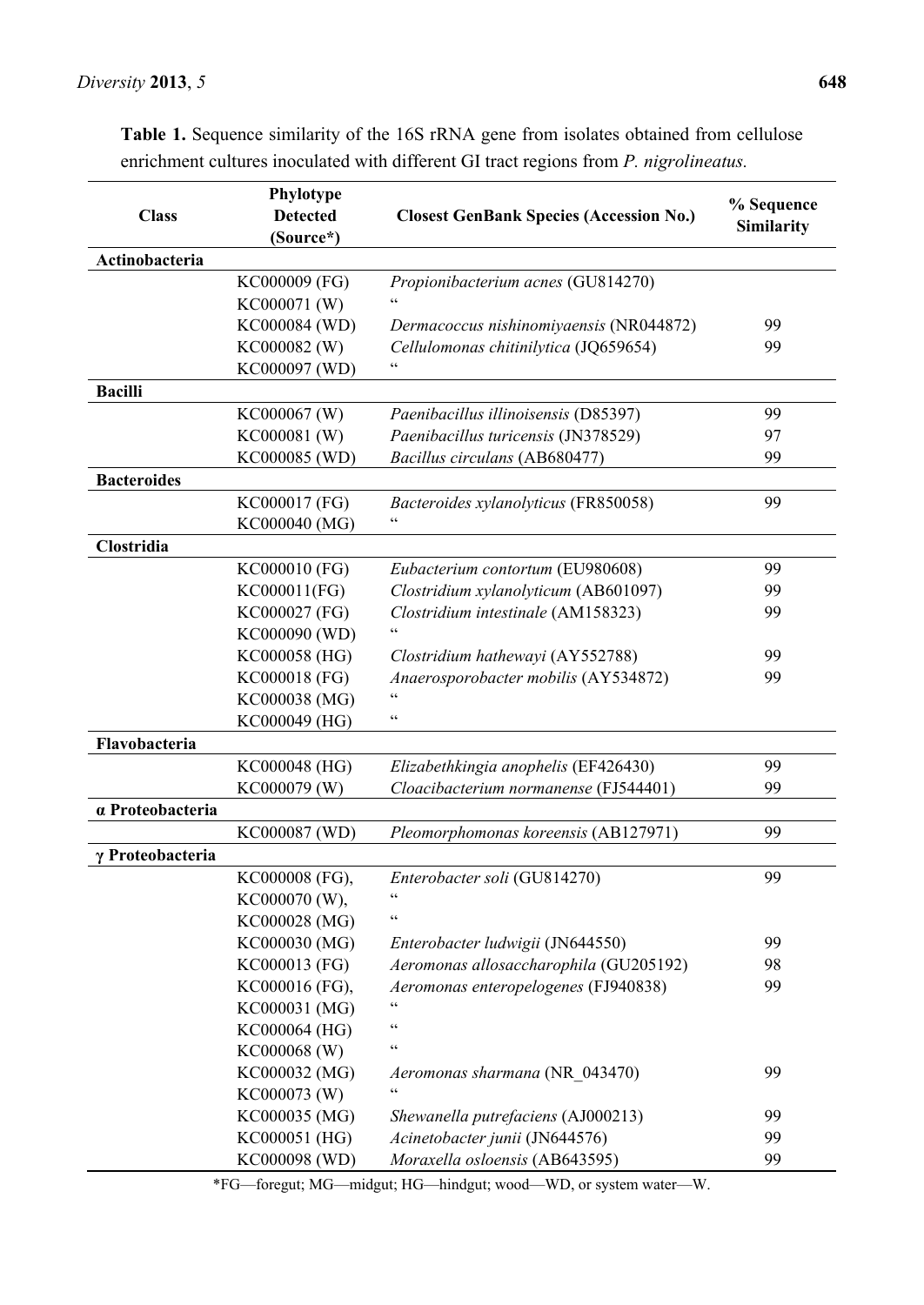Expanding our BLAST analyses to include environmental and uncultured samples we found many sequences having high similarity (>99% identity) to those recovered from cellulose-rich environments. These included phylotypes similar to *Clostridium intestinale* (KC000027 and KC000090), *Eubacterium contortum* (KC000010), and *Cloacibacterium normanse* (KC000079), which were identified in corn-stover bioreactors [59], cow feces cellulose enrichment cultures (Accession No. GQ920790), and termite guts (Accession No. GQ502503), respectively. Since cellulose was the only carbon source available in the enrichment culture, these OTUs might represent previously unknown cellulolytic species or arose due to extensive metabolic cross-feeding by the cellulolytic population.

The specialized cellulose-enriched community was obtained in direct response to the nature of the selective conditions imposed—cellulose was the only carbon source present and, as such, reflects a subset of the GI tract microbial community. While we note that enrichment cultures are not a reliable indicator of *in situ* community diversity due to the shift in population numbers, they do provide a basis for isolating new species that may provide novel pathways for cellulose degradation after further study [31]. Consistent with our previous study [42], cultivation-based analysis resulted in the identification of distinct microbial communities in each of the tissue regions with the tank water sharing many phylotypes with foregut and midgut regions. Interestingly, OTUs obtained from the wood samples were largely missing from the GI tract, indicating that the wood is likely not the source of cellulolytic microorganisms that colonize the intestines as previously suggested [25]. This difference further suggests that the intestinal microbial community is stably maintained by the fish and spatially structured, as may be seen for the hindgut enrichment, which shares no phylotypes with the wood and only a single phylotype with the tank water, *Aeromonas enteropelogenes*, which was ubiquitous in all tissue regions (Table 1).

In the DNA-SIP procedure, cultures grown in the presence of  $^{13}$ C-labeled cellulose contained a DNA band after ultracentrifugation that was distinct from the unlabeled control culture (not shown); 16S rRNA gene libraries constructed from <sup>13</sup>C-labeled bands for foregut, midgut and hindgut enrichments were compared to GenBank databases (Table 2). A number of DNA-SIP phylotypes were similar to enrichment culture clones, e.g., *Clostridium* spp., but also contained phylotypes closely related to other known cellulose degraders—*Cellulosimicrobium cellulans*, *Pseudoxanthomonas mexicana*, and *Bosea thiooxidans* as well as nitrogen-fixing *Azospirillum spp.* (not detected in the enrichment cultures)*.* The presence of phylotypes with similar phylogeny to species having the capacity for nitrogen-fixation and cellulose-degradation is not unexpected given the very low nitrogen content associated with a wood diet and consistent with our finding of nitrogenase production in GI tract samples (McDonald, Watts and Schreier, manuscript in preparation).

Unique to the foregut, phylotype SIP1A was found to be closely related to *Flavobacterium aquatile*, and cellulose degrading *Flavobacterium* spp. have been previously described [60]. Phylotypes SIP9C and SIP8D appeared to form a monophyletic clade with *A. brasilense* (Figure 2) and are consistent with the presence of a nitrogen-fixing GI tract community. Interestingly, SIP9D is closely related to *Cellulosimicrobium cellulans*, which has been identified as part of a beneficial association with *A. brasilense* [61] promoting degradation of wheat straw. While any relationship between phylotypes SIP9C and SIP8D with SIP9D in the GI tract is unknown, their presence together is intriguing and is consistent with other cellulose degrading systems. Phylotype SIP11D was closely related to cellobiose-degrading *C. intestinale* an organism capable of growing on cellobiose and producing H<sub>2</sub>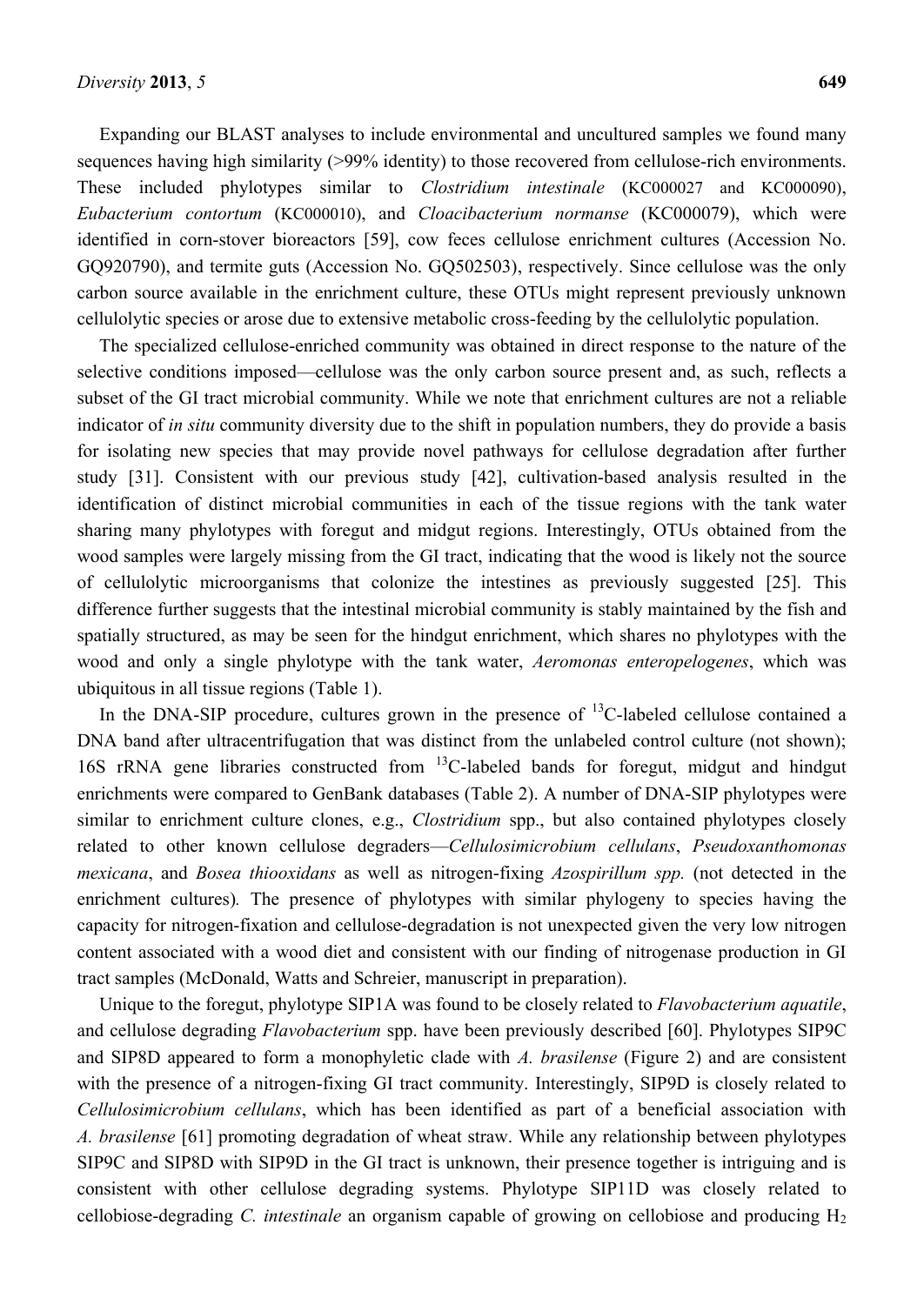Trophic interactions between these two microorganisms have been reported previously [62]. Under anoxic conditions a syntrophic relationship appears to exist between the butyrate fermenting *C. intestinale* producing H2, which is subsequently utilized by an acetate-producing *Sporumosa* spp. Whether similar interaction between these or related bacteria occurs in the GI tract of *Panaque* is presently unknown. However, in two species of *Panaque*, and *Hypostomus pyrineusi* SCFA concentrations are significantly lower than measured in any fish species for which SCFA assimilation appears to be important for the hosts energy metabolism [27].

**Table 2.** Sequence similarity of OTUs detected in 16S rRNA gene clone libraries generated from DNA-stable isoptope probing (SIP) using enrichments inoculated with different GI tract regions from *P. nigrolineatus.*

| <b>Class</b>                 | <b>Phylotype Detected</b>   | <b>Closest GenBank Species (Accession No.)</b> | % Sequence |  |
|------------------------------|-----------------------------|------------------------------------------------|------------|--|
|                              | (Accession No.) and Source* |                                                | Similarity |  |
| Actinobacteria               |                             |                                                |            |  |
|                              | SIP9D (JN169776) HG         | Cellulosimicrobium cellulans (AB116667)        | 99         |  |
|                              | SIP9G (JN169780) MG         | Curtobacterium flaccumfaciens (EU977762)       | 99         |  |
| <b>Bacilli</b>               |                             |                                                |            |  |
|                              | SIP9A (JN169768) FG         | Bacillus cereus strain (HM068888)              | 99         |  |
| <b>Bacteroides</b>           |                             |                                                |            |  |
|                              | SIP1A (JN169765) FG         | Flavobacterium aquatile (AM230485)             | 95         |  |
| Clostridia                   |                             |                                                |            |  |
|                              | SIP4D (JN169773) MG, HG     | Clostridium saccharolyticum (FJ957875)         | 97         |  |
|                              | SIP11D (JN169778) HG        | Clostridium intestinale (AY781385)             | 99         |  |
| <b>Negativicutes</b>         |                             |                                                |            |  |
|                              | SIP3C (JN169769) MG         | Sporomusa aerivorans TMAO3 (NR028991)          | 96         |  |
| a Proteobacteria             |                             |                                                |            |  |
|                              | SIP9C (JN169771) MG, HG     | Azospirillum brasilense GR2(FR667907)          | 99         |  |
|                              | SIP8D (JN169775) HG         | Azospirillum brasilense (AB480699)             | 97         |  |
|                              | SIP12D (JN169779) HG        | Bosea thiooxidans (AJ250797)                   | 99         |  |
| β Proteobacteria             |                             |                                                |            |  |
|                              | SIP7C (JN169770) MG         | Achromobacter denitrificans (FJ810080)         | 99         |  |
| γ Proteobacteria             |                             |                                                |            |  |
|                              | SIP3A (JN169766) FG, HG     | Pseudoxanthomonas Mexicana (AB375392)          | 99         |  |
| $\cdots$<br>$*_{\Gamma}\cap$ |                             |                                                |            |  |

\*FG—foregut; MG—midgut; HG—hindgut.

The DNA-SIP experiment has enabled the identification of putative cellulose-degrading microorganisms present in enrichment cultures and may indicate possible functional roles within the fish GI tract. However, we point out that a number of limitations with this technique have been well documented, such as cross feeding, and the dependence on initial substrate concentration and incubation time [47,63]. In addition, use of the 16S rRNA gene as an indicator of function is often inappropriate [64,65] and further analysis is underway to better understand the genetic pathways involved in the cellulose degradation.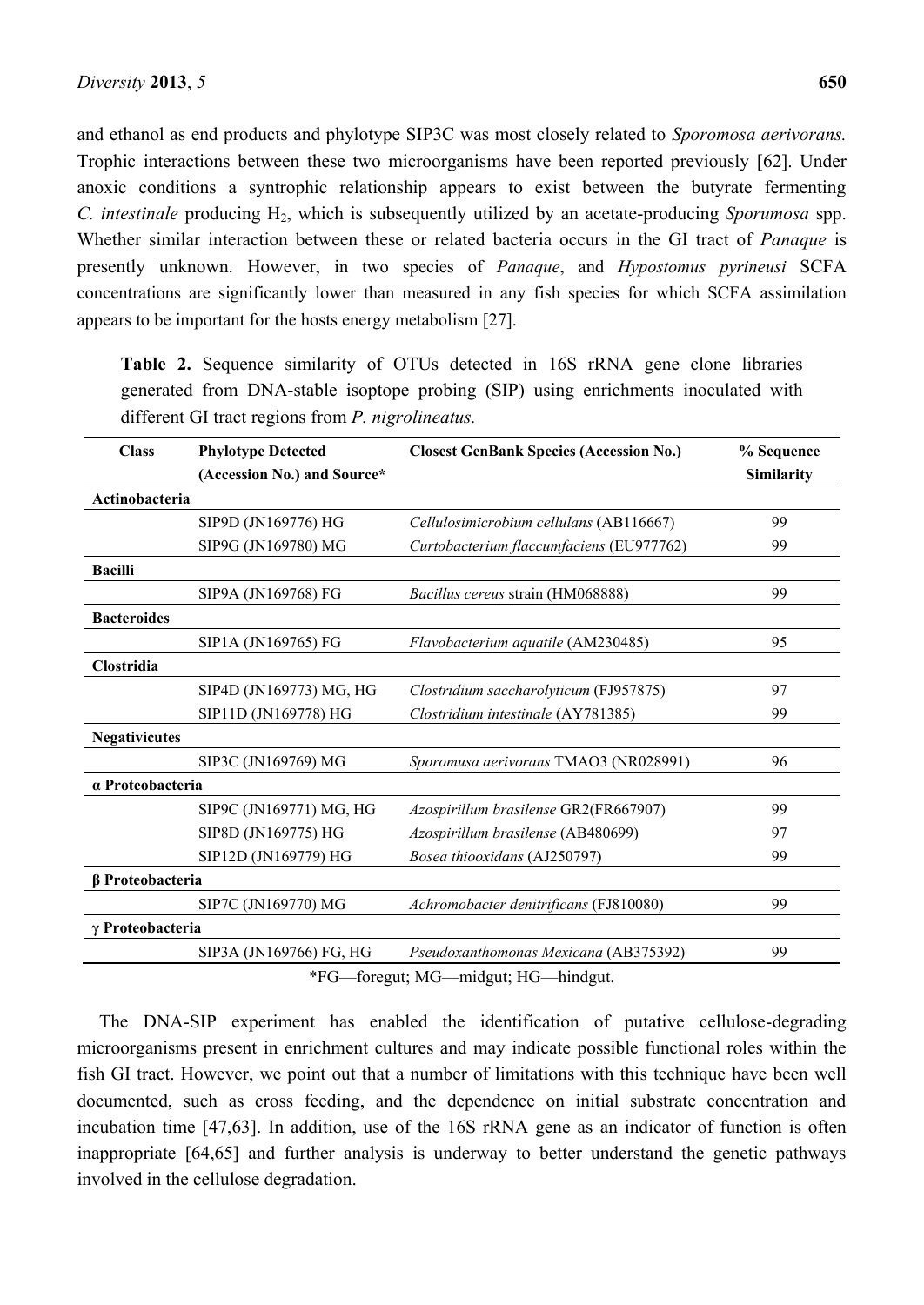

The tree was constructed by the neighbor joining method using the Kimura 2-parameter distance model with 10,000 bootstrap resamplings. Known sequences sharing highest sequence similarity were included in the phylogeny. In instances where the same phylotype was identified in multiple tissue regions only one accession was provided. The corresponding tissue region from which the sequence was identified is highlighted in bold text.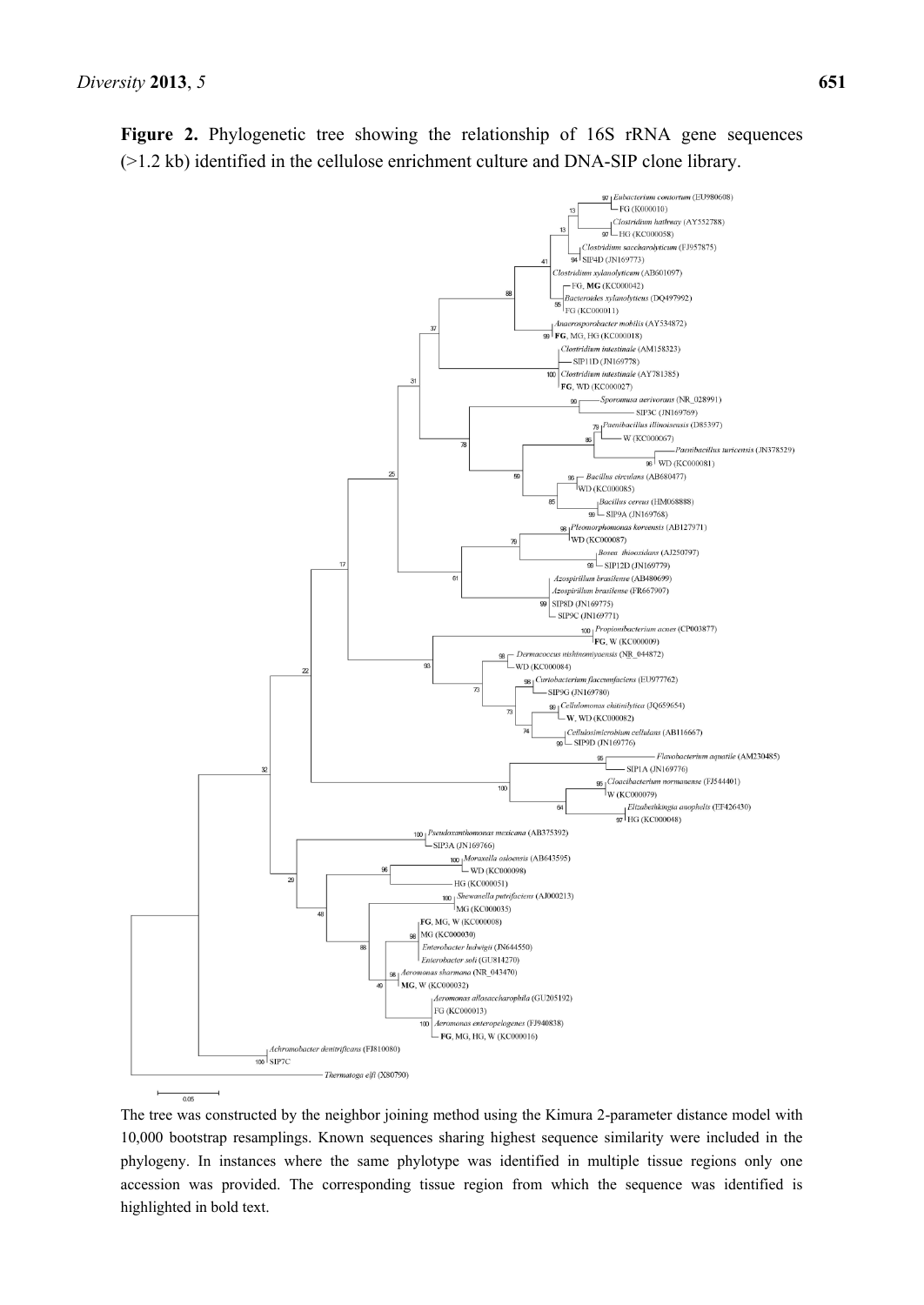Although different growth conditions were used for enrichments—cellulose and anaerobic compared to prior aerobic and cellobiose initial selection for the DNA-SIP experiments —the resulting diversity detected was similar at the genus level. However, due to the nutrient and enrichment limitations, diversity detected using these techniques was considerably reduced compared to those obtained from 16S rRNA clone libraries [42]. When examining the phylogeny of the detected OTUs it is clear that a number of key families appear to be involved in cellulose degradation in these cultures; the Clostridiales, α, γ Proteobacteria, Bacilliales, Bacteroidetes, Flavobacteria and Actinobacteria (Figure 2). However, the DNA-SIP procedure also exclusively detected β Proteobacteria–SIP7C was most closely related to *Achromobacter denitrificans* (Figure 2)—which was not detected in the cellulose enrichment cultures and may be a consequence of the different enrichment conditions or inocula. Diversity differences at the species level (Figure 2) are likely due to different ecotypes being present in individual fish. Since different fish were used for the inocula it is likely that multiple factors are involved in the colonization of fish GI tracts including their habitat or diet prior to being raised in the lab.

The collection, transport, and maintenance of these fish in laboratory aquaria likely play a significant role in affecting the composition of the cellulolytic microbial communities compared to wild animals. However, the detection of phylotypes having similarities to known cellulolytic bacteria in different regions of the *Panaque* GI tract strongly supports a view that the intestinal habitat favors a core microbiome that is capable of cellulose utilization as we have noted previously [42]. A similar study in zebrafish demonstrated that while differences could be detected in the microbial communities within wild *vs.* laboratory-reared fish, there was a shared core gut microbiota that was not affected by domestication [66].

#### **4. Conclusions**

*Panaque* spp. possess a number of morphological adaptations that could support the ability to obtain dietary supplements from a resident microbial community located in the mucus layer along the GI tract surface. These adaptions include spoon-like teeth for eating and scraping wood [22] and a long GI tract providing a high surface area for microbial colonization. Our results suggest that the *P. nigrolineatus* GI tract contains a microbial community that has the capacity to degrade cellulose and are likely to be involved in the breakdown of cellulolytic substrates. The fish may obtain energy by digesting this microbial population, a strategy that is consistent with recent studies using isotope tracking, which found that wood-eating loricariids are assimilating microbially-derived carbon [28]. Our study provides the first images and culture based studies providing compelling evidence for a specialized microbial community involved in cellulose digestion within the *P. nigrolineatus* GI tract and is the basis for ongoing studies focusing upon the molecular analysis of microbial cellulose-degrading population present in this interesting wood-consuming vertebrate.

#### **Acknowledgments**

This work was supported, in part, by the National Science Foundation, award 0801830 (J.E.M.W. and H.J.S.) and Marie Curie FP7-RG 276948 (J.E.M.W). The assistance of Damian Smoot (NSF-REU 0552654), Ashley Kurzweil, Rebecca Kulp (NSF-REU 0552654), Moses Demehin (NSF-REU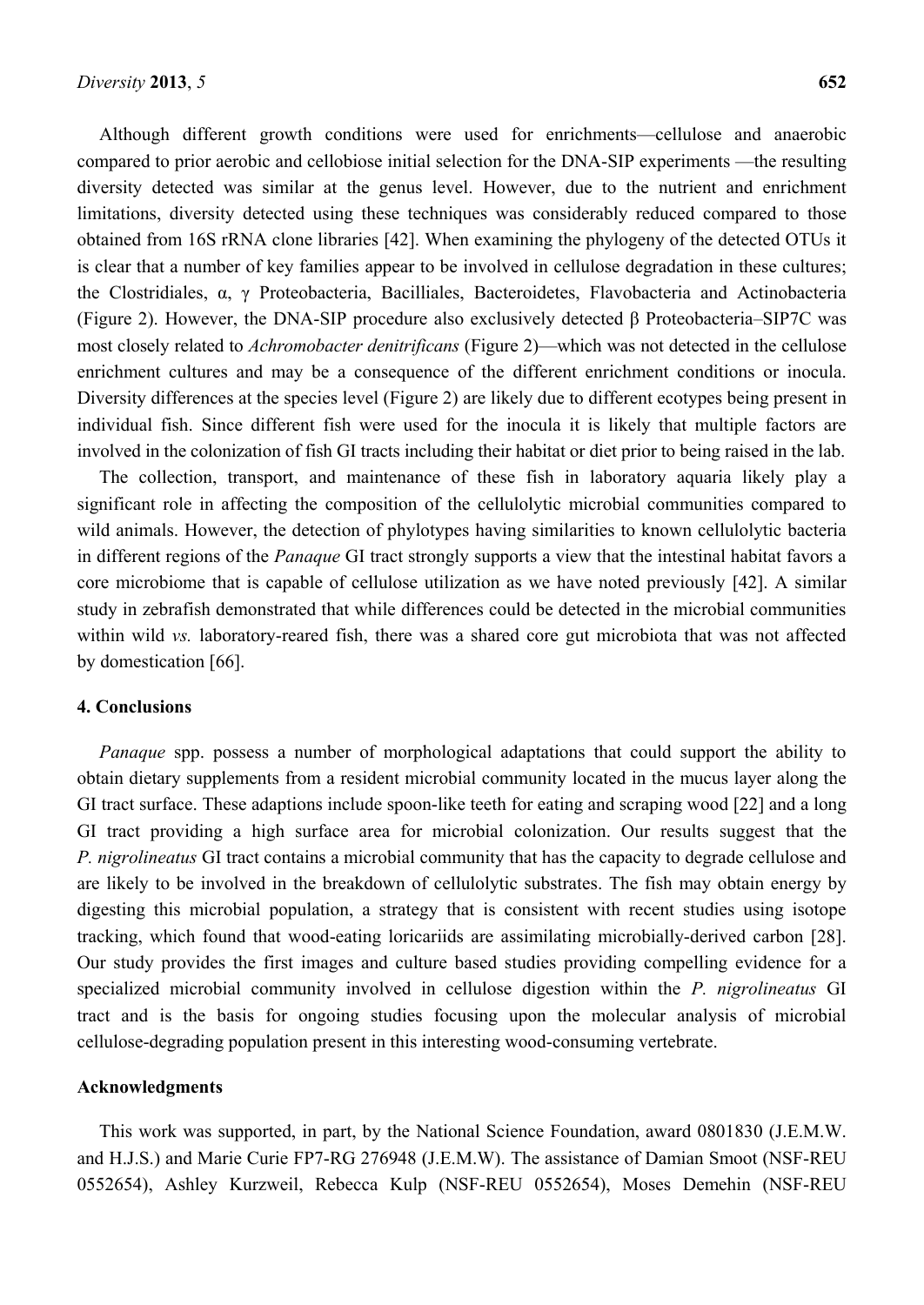0552654), Mickey Dehn and Fan Zhang with various portions of the laboratory work was greatly appreciated. We also thank Jay Nelson for assistance with fish maintenance.

### **Conflicts of Interest**

The authors declare no conflict of interest.

## **References**

- 1. Power, M.E. Effects of fish in river food webs. *Science* **1990**, *250*, 811–814.
- 2. Schindler, D.E.; Carpenter, S.R.; Cole, J.J.; Kitchell, J.F.; Pace, M.L. Influence of food web structure on carbon exchange between lakes and the atmosphere. *Science* **1997**, *277*, 248–251.
- 3. Vanni, M.J. Nutrient cycling by animals in freshwater ecosystems. *Annu. Rev. Ecol. Syst.* **2002**, *33*, 341–370.
- 4. Taylor, B.W.; Flecker, A.S.; Hall, R.O. Loss of a harvested fish species disrupts carbon flow in a diverse tropical river. *Science* **2006**, *313*, 833–836.
- 5. McIntyre, P.B.; Jones, L.E.; Flecker, A.S.; Vanni, M.J. Fish extinctions alter nutrient recycling in tropical freshwaters. *Proc. Natl. Acad. Sci. USA* **2007**, *104*, 4461–4466.
- 6. Rawls, J.F.; Mahowald, M.A.; Ley, R.E.; Gordon, J.I. Reciprocal gut microbiota transplants from zebrafish and mice to germ-free recipients reveal host habitat selection. *Cell* **2006**, *127*, 423–433.
- 7. Sullam, K.E.; Essinger, S.D.; Lozupone, C.A.; O'Connor, M.P.; Rosen, G.L.; Knight, R.O.; Kilham, S.S.; Russell, J.A. Environmental and ecological factors that shape the gut bacterial communities of fish: A meta-analysis. *Mol. Ecol.* **2012**, *21*, 3363–3378.
- 8. Rawls, J.F.; Samuel, B.S.; Gordon, J.I. Gnotobiotic zebrafish reveal evolutionarily conserved responses to the gut microbiota. *Proc. Natl. Acad. Sci. USA* **2004**, *101*, 4596–4601.
- 9. Bates, J.M.; Mittge, E.; Kuhlman, J.; Baden, K.N.; Cheesman, S.E.; Guillemin, K. Distinct signals fromthe microbiota promote different aspects of zebrafish gut differentiation. *Dev. Biol.* **2006**, *297*, 374–386.
- 10. Sugita, H.; Miyajima, C.; Deguchi, Y. Vitamin B12 producing ability of the intestinal microfora of fresh-water fish. *Aquaculture* **1991**, *92*, 267–276.
- 11. Sekirov, I.; Finlay, B.B. The role of the intestinal microbiota in enteric infection. *J. Physiol.* **2009**, *587*, 4159–4167.
- 12. Choat, J.H.; Clements, K.D. Vertebrate herbivores in marine and terrestrial environments: A nutritional ecology perspective. *Annu. Rev. Ecol. Syst.* **1998**, *29*, 375–403.
- 13. Choat, J.H.; Clements, K.D.; Robbins, W.D. The trophic status of herbivorous fishes on coral reefs 1: Dietary analyses. *Mar. Biol.* **2002**, *140*, 613–623.
- 14. Choat, J.H.; Robbins, W.D.; Clements, K.D. The trophic status of herbivorous fishes on coral reefs II: Food processing modes and trophodynamics. *Mar. Biol.* **2004**, *145*, 445–454.
- 15. Armbruster, J.W. Phylogenetic relationships of the suckermouth armoured catfishes (Loricariidae) with emphasis on the Hypostominae and the Ancistrinae. *Zool. J. Linn. Soc.* **2004**, *141*, 1–80.
- 16. Lujan, N.K.; Winemiller, K.O.; Armbruster, J.W. Trophic diversity in the evolution and community assembly of loricariid catfishes. *BMC Evol. Biol.* **2012**, *26*, 124–136.
- 17. Saul, W.G. An ecological study of fishes at a site in upper amazonian ecuador. *Proc. Acad. Nat. Sci. USA* **1975**, *127*, 93–114.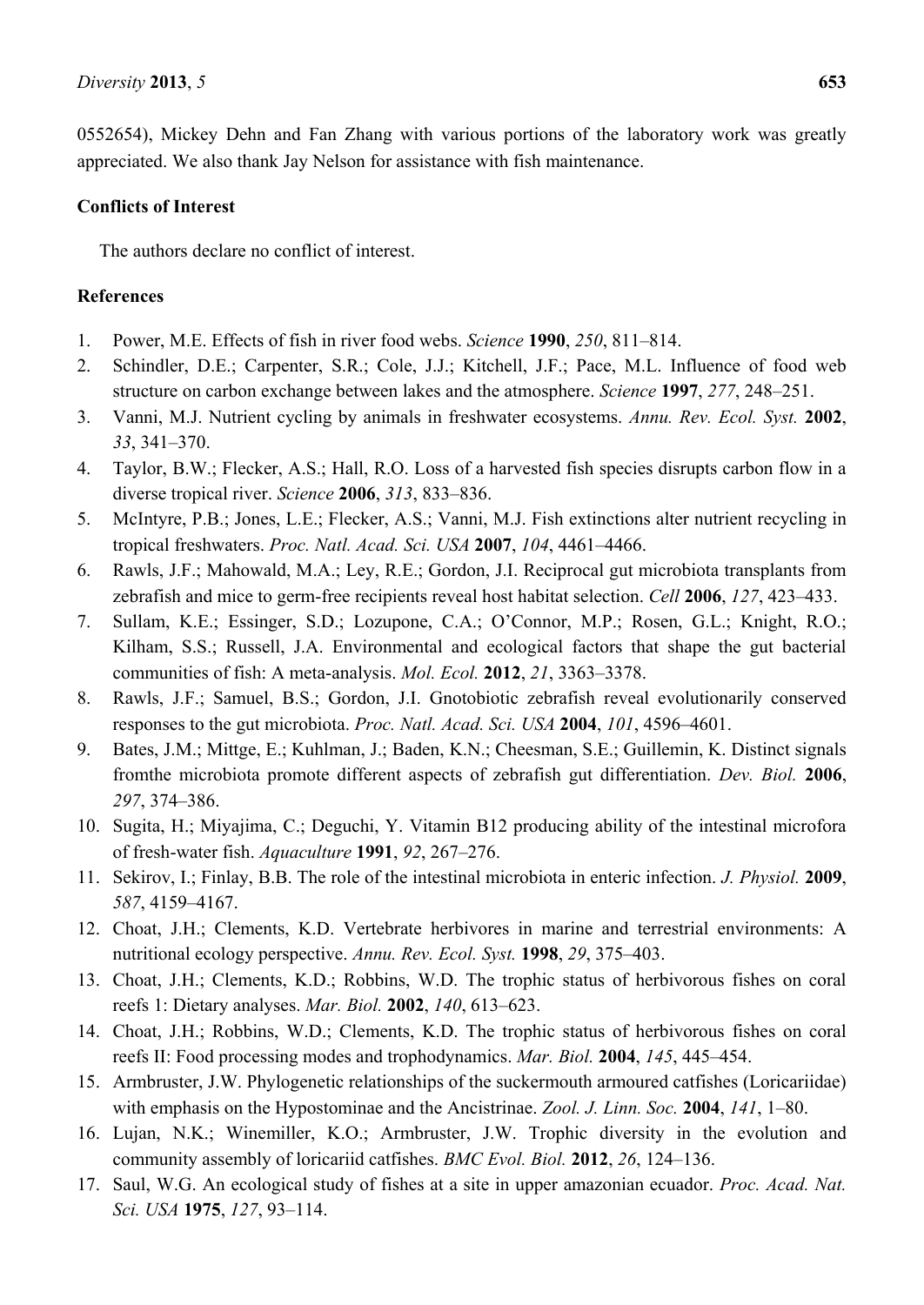- 19. Salvador, L.F., Jr.; Salvador, G.N.; Santos, G.B. Morphology of the digestive tract and feeding habits of *Loricaria lentiginosa* Isbrücker, 1979 in a Brazilian reservoir. *Acta Zool.* **2009**, *90*, 101–109.
- 20. Schaefer, S.A.; Stewart, D.J. Systematics of *Panaque dentex* species group (Siluriformes, Loricariidae) wood-eating armored catfishes from tropical South America. *Ichthyol. Explor. Freshw.* **1993**, *4*, 309–342.
- 21. Armbruster, J.W. The Species of the Hypostomus Cochliodon Group (Siluriformes: Loricariidae). *Zootaxa* **2003**, *249*, 1–60.
- 22. Geerinckx, T.; de Poorter, J.; Adriaens, D. Morphology and development of teeth and epidermal brushes in loricariid catfishes. *J. Morphol.* **2007**, *268*, 805–814.
- 23. Lujan, N.K.; Armbruster, J.W. Morphological and functional diversity of the mandible in suckermouth armored catfishes (*Siluriformes: Loricariidae*). *J. Morphol.* **2012**, *273*, 24–39.
- 24. Nonogaki, H.; Nelson, J.A.; Patterson, W.P. Dietary histories of herbivorous loricariid catfishes: evidence from 13C values of otoliths. *Environ. Biol. Fishes* **2007**, *78*, 13–21.
- 25. German, D. Inside the guts of wood-eating catfishes: Can they digest wood? *J. Comp. Physiol. B*  **2009**, *179*, 1011–1023.
- 26. Clements, K.D.; Gleeson, V.P.; Slaytor, M. Short-chain fatty acid metabolism in temperate marine herbivorous fish. *J. Comp. Physiol. B* **1994**, *164*, 372–377.
- 27. German, D.; Bittong, R. Digestive enzyme activities and gastrointestinal fermentation in wood-eating catfishes. *J. Comp. Physiol. B* **2009**, *179*, 1025–1042.
- 28. Lujan, N.K.; German, D.P.; Winemiller, K.O. Do wood-grazing fishes partition their niche?: morphological and isotopic evidence for trophic segregation in Neotropical *Loricariidae*. *Funct. Ecol.* **2011**, *28*, 1327–1338.
- 29. Lynd, L.R.; Weimer, P.J.; van Zyl, W.H.; Pretorius, I.S. Microbial cellulose utilization: Fundamentals and biotechnology. *Microbiol. Mol. Biol. Rev.* **2002**, *66*, 506–577.
- 30. Mouchet, M.A.; Bouvier, C.; Bouvier, T.; Troussellier, M.; Escalas, A.; Mouillot, D. Genetic difference but functional similarity among fish gut bacterial communities through molecular and biochemical fingerprints. *FEMS Microbiol. Ecol.* **2012**, *79*, 568–580.
- 31. Leschine, S.B. Cellulose degradation in anaerobic environments. *Ann. Rev. Microbiol.* **1995**, *8*, 237–299.
- 32. Wilson, D.B. Microbial diversity of cellulose hydrolysis. *Curr. Opin. Microbiol.* **2011**, *14*, 259–263.
- 33. Breznak, J.A.; Brune, A. Role of microorganisms in the digestion of lignocellulose by termites. *Annu. Rev. Entomol.* **1994**, 39, 453–487.
- 34. Cleveland, L.R. Symbiosis between termites and their intestinal protozoa. *Proc. Natl. Acad. Sci. USA* **1923**, *9*, 424–428.
- 35. Distel, D.L.; Beaudoin, D.J.; Morrill, W. Coexistence of multiple proteobacterial endosymbionts in the gills of the wood-boring bivalve *Lyrodus pedicellatus* (*Bivalvia: Teredinidae)*. *Appl. Environ. Microbiol.* **2002**, *68*, 6292–6299.
- 36. Pellens, R.; Grandcolas, P.; da Silva Neto, I.D. A new and independently evolved case of xylophagy and the presence of intestinal flagellates in the cockroach *Parasphaeria boleiriana*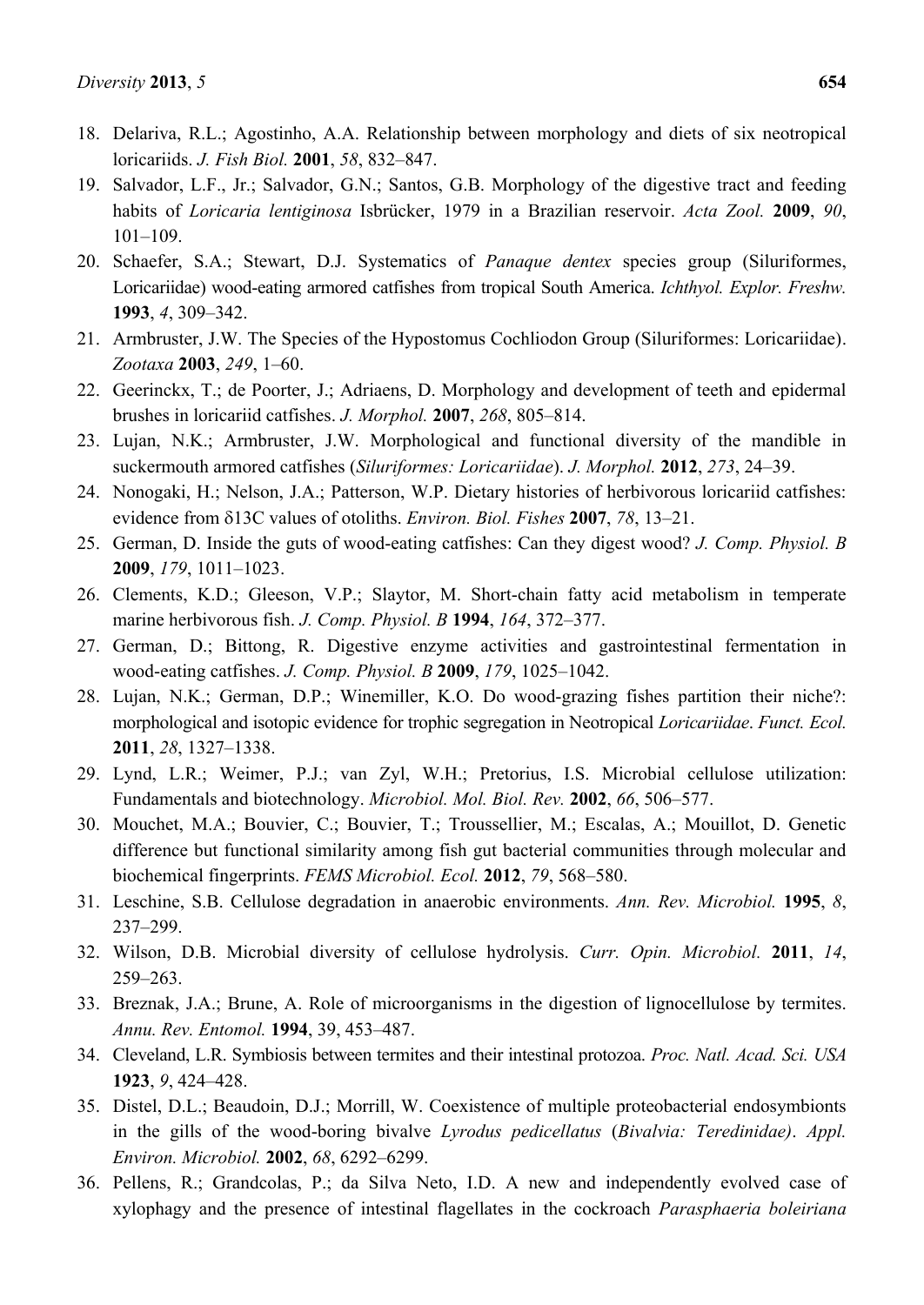(Dictyoptera, Blaberidae, Zetoborinae) from the remnants of the Brazilian Atlantic forest. *Can. J. Zool.* **2002**, *80*, 350–360.

- 37. Waterbury, J.B.; Turner, R.D.; Calloway, C.B. A cellulolytic nitrogen-fixing bacterium cultured from the gland of Deshayes in shipworms (*Bivalvia: Teredinidae*). *Science* **1983**, *221*, 1401–1403.
- 38. Bayer, E.A.; Chanzy, H.; Lamed, R.; Shoham, Y. Cellulose, cellulases and cellulosomes. *Curr. Opin. Struct. Biol.* **1998**, *8*, 548–557.
- 39. Talbot, J.M.; Treseder, K.K. Interactions among lignin, cellulose, and nitrogen drive litter chemistry–decay relationships. *Ecology* **2011**, *93*, 345–354.
- 40. Zaldivar, J.; Nielsen, J.; Olsson, L. Ethanol fuel production from lignocellulose: A challenge for metabolic engineering and process integration. *Appl. Microbiol. Biotechnol.* **2001**, *56*, 17–34.
- 41. Ragauskas, A.J.; Williams, C.K.; Davison, B.H.; Britovsek, G.; Cairney, J.; Eckert, C.A.; Frederick, W.J.; Hallett, J.P.; Leak, D.J.; Liotta, C.L.; *et al.* The path forward for biofuels and biomaterials. *Science* **2006**, *311*, 484–489.
- 42. McDonald, R.; Schreier, H.J.; Watts, J.E.M. Phylogenetic Analysis of Microbial Communities in different regions of the gastrointestinal tract in *Panaque nigrolineatus*, a wood-eating fish. *PLoS One* **2012**, *7*, e48018.
- 43. Sowers, K.R.; Noll, K.M. Techniques for Anaerobic Growth. In *Archaea: A Laboratory Manual*; Robb, F.T., Sowers, K.R., DasSharma, S., Place, A.R., Schreier, H.J., Fleischmann, E.M., Eds.; Cold Spring Harbor Laboratory Press: Cold Spring Harbor, NY, USA, 1995; pp. 15–48.
- 44. Lane, D.J. 16S/23S rRNA Sequencing. In *Nucleic Acid Techniques in Bacterial Systematics*; Stackebrandt, E., Ed.; John Wiley and Sons Ltd.: Cambridge, UK, 1991; pp. 115–175.
- 45. Ferris, M.J.; Muyzer, G.; Ward, D.M. Denaturing gradient gel electrophoresis profiles of 16S rRNA-defined populations inhabiting a hot spring microbial mat community. *Appl. Environ. Microbiol.* **1996**, *62*, 340–346.
- 46. Warshaw, J.E.; Leschine, S.B.; Canale-Parola, E. Anaerobic cellulolytic bacteria from wetwood of living trees. *Appl. Environ. Microbiol.* **1985**, *50*, 807–811.
- 47. Neufeld, J.D.; Vohra, J.; Dumont, M.G.; Lueders, T.; Manefield, M.; Friedrich, M.W.; Murrell, J.C. DNA stable-isotope probing. *Nat. Protocols* **2007**, *2*, 860–866.
- 48. Altschul, S.F.; Gish, W.; Miller, W.; Myers, E.W.; Lipman, D.J. Basic local alignment search tool. *J. Mol. Biol.* **1990**, *215*, 403–410.
- 49. Swidsinski, A.; Weber, J.; Loening-Baucke, V.; Hale, L.P.; Lochs, H. Spatial organization and composition of the mucosal flora in patients with inflammatory bowel disease. *J. Clin. Microbiol.* **2005**, *43*, 3380–3389.
- 50. Rogers, G.M.; Baecker, A.A.W. *Clostridium xylanolyticum* sp. nov., an anaerobic xylanolytic bacterium from decayed *Pinus patula* wood chips. *Int. J. Syst. Bacteriol.* **1991**, *41*, 140–143.
- 51. Jeong, H.; Lim, Y.W.; Yi, H.; Sekiguchi, Y.; Kamagata, Y.; Chun, J. Anaerosporobacter mobilis gen. nov., sp. nov., isolated from forest soil. *Int. J. Syst. Evol. Microbiol.* **2007**, *57*, 1784–1787.
- 52. Manter, D.; Hunter, W.; Vivanco, J. Enterobacter soli sp. nov.: A lignin-degrading γ-Proteobacteria isolated from soil. *Curr. Microbiol.* **2011**, *62*, 1044–1049.
- 53. Yoon, M.-H.; Ten, L.N.; Im, W.-T.; Lee, S.-T. *Cellulomonas chitinilytica* sp. nov., a chitinolytic bacterium isolated from cattle-farm compost. *Int. J. Syst. Evol. Microbiol.* **2008**, *58*, 1878–1884.